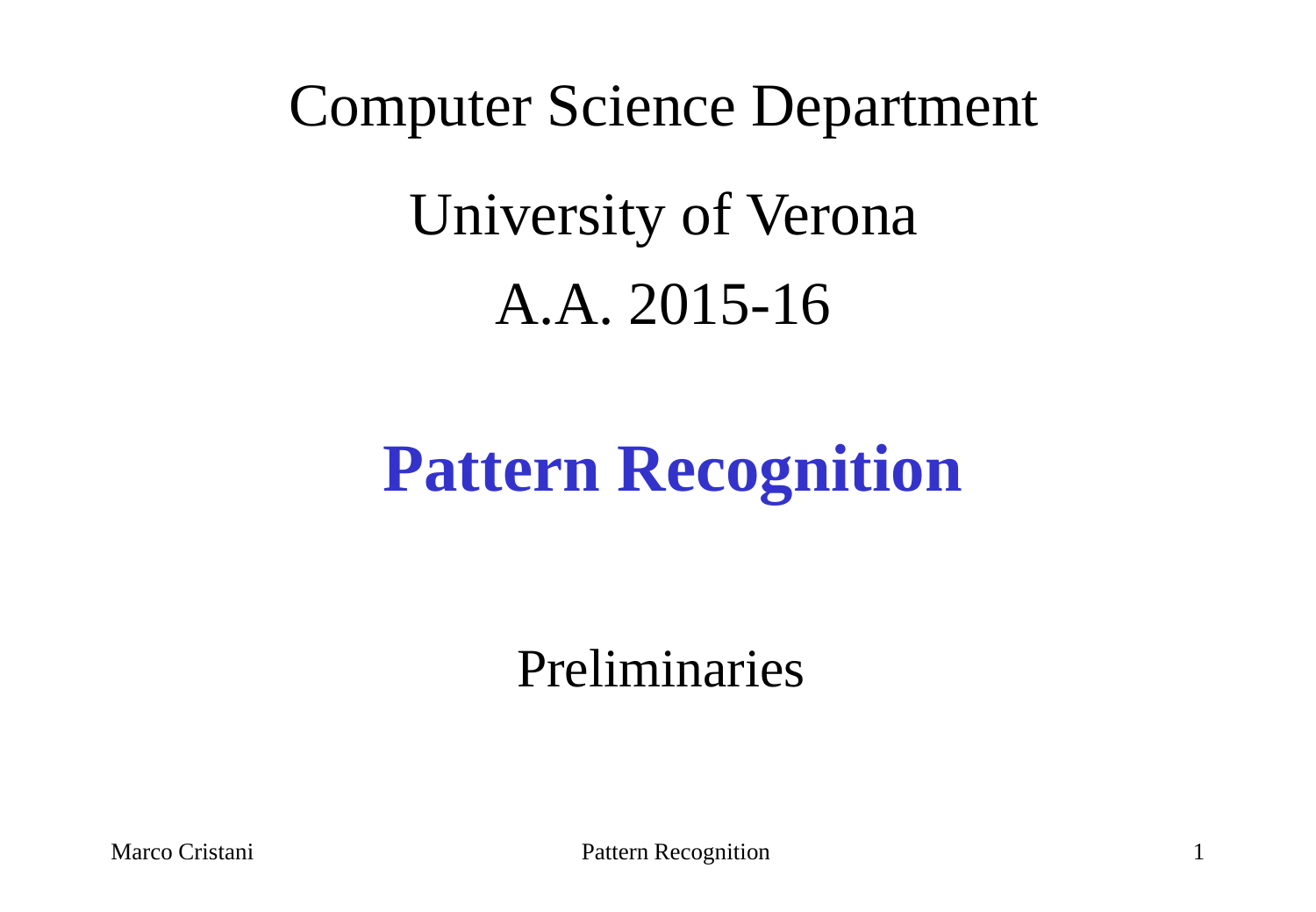### **The teacher**

- Prof. Marco Cristani
- Computer Science Dept Ca' Vignal 2, 1st floor, room n. 47 (east branch) email: marco.cristani@univr.it WWW: http://www.sci.univr.it/~cristanm Phone: 045 802 7841
- Office hours:
	- Monday, 10.00 11.30AM (better to have an appointment)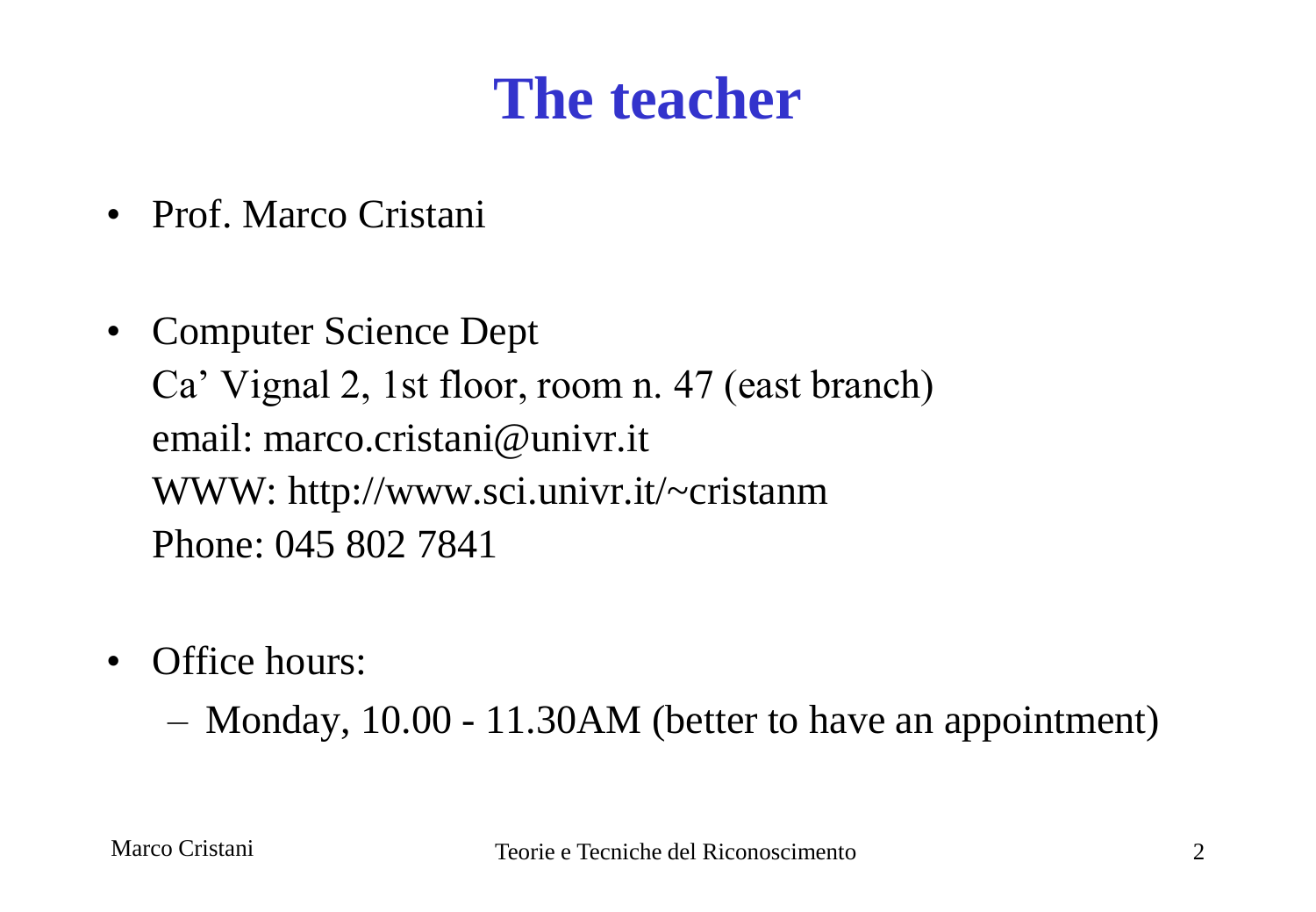# **General info**

- Theoretical and practical lessons (MATLAB, gamma)
- Material:
	- course slides (italiano/inglese),
	- books
		- Richard O. Duda, Peter E. Hart, and David G. Stork. 2000. Pattern Classification (2nd Edition). Wiley-Interscience.
		- Christopher M. Bishop. 2006. Pattern Recognition and Machine Learning (Information Science and Statistics). Springer-Verlag New York, Inc., Secaucus, NJ, USA.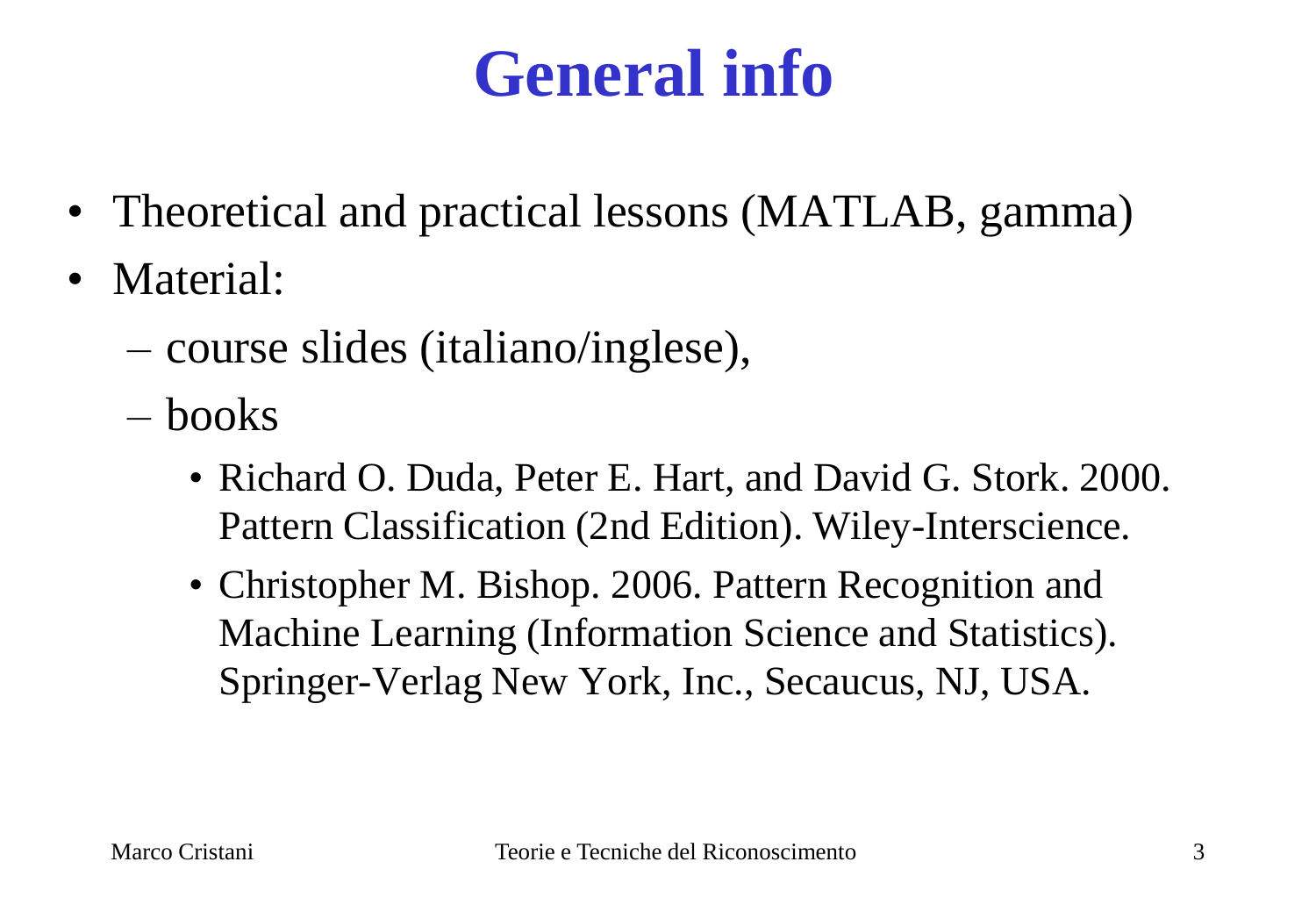### **General info**

• Lab: VIPS (Vision, Image Processing & Sound), CV2, floor -2.

Info: http://vips.sci.univr.it

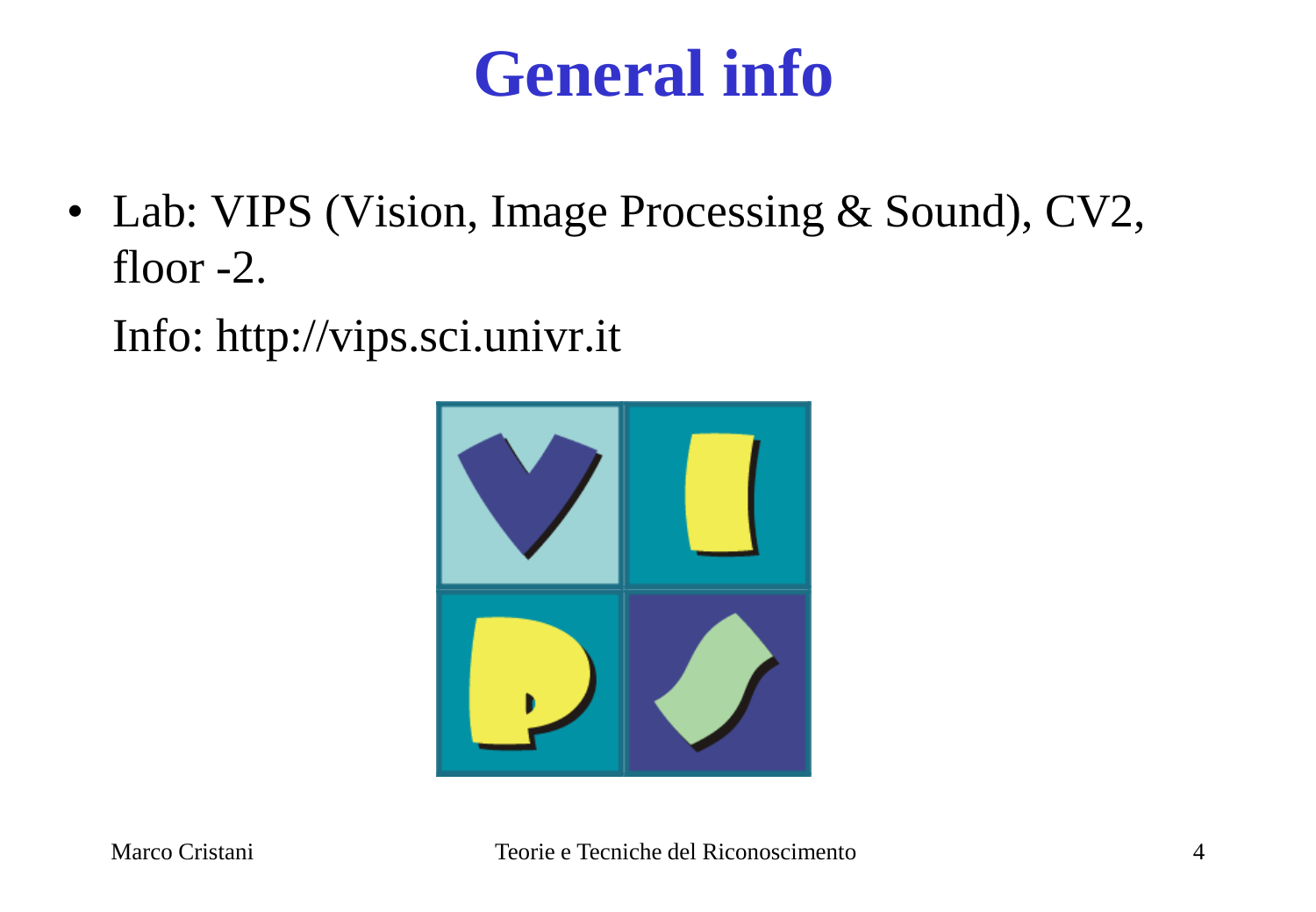### **Exam details**

• oral exam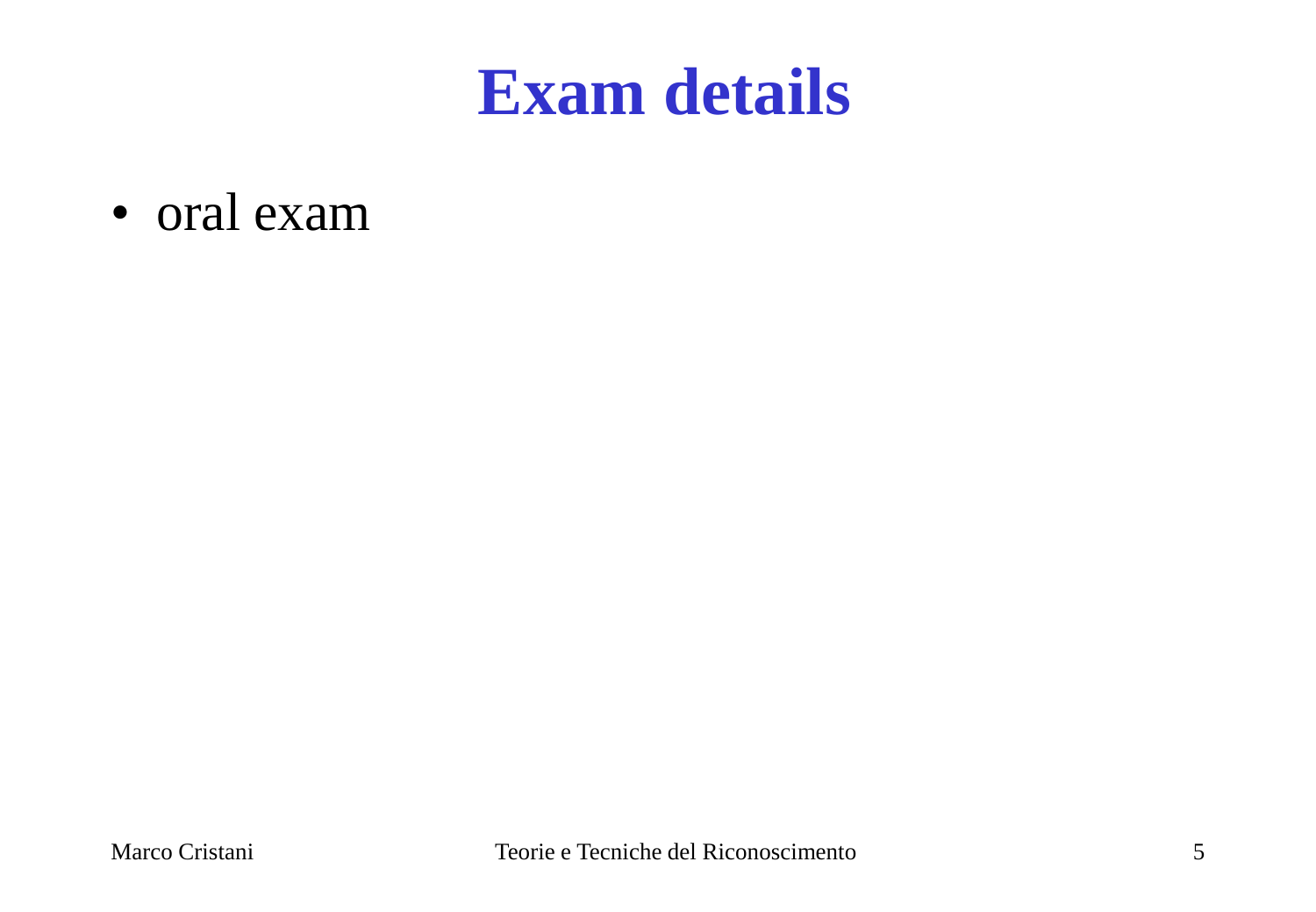

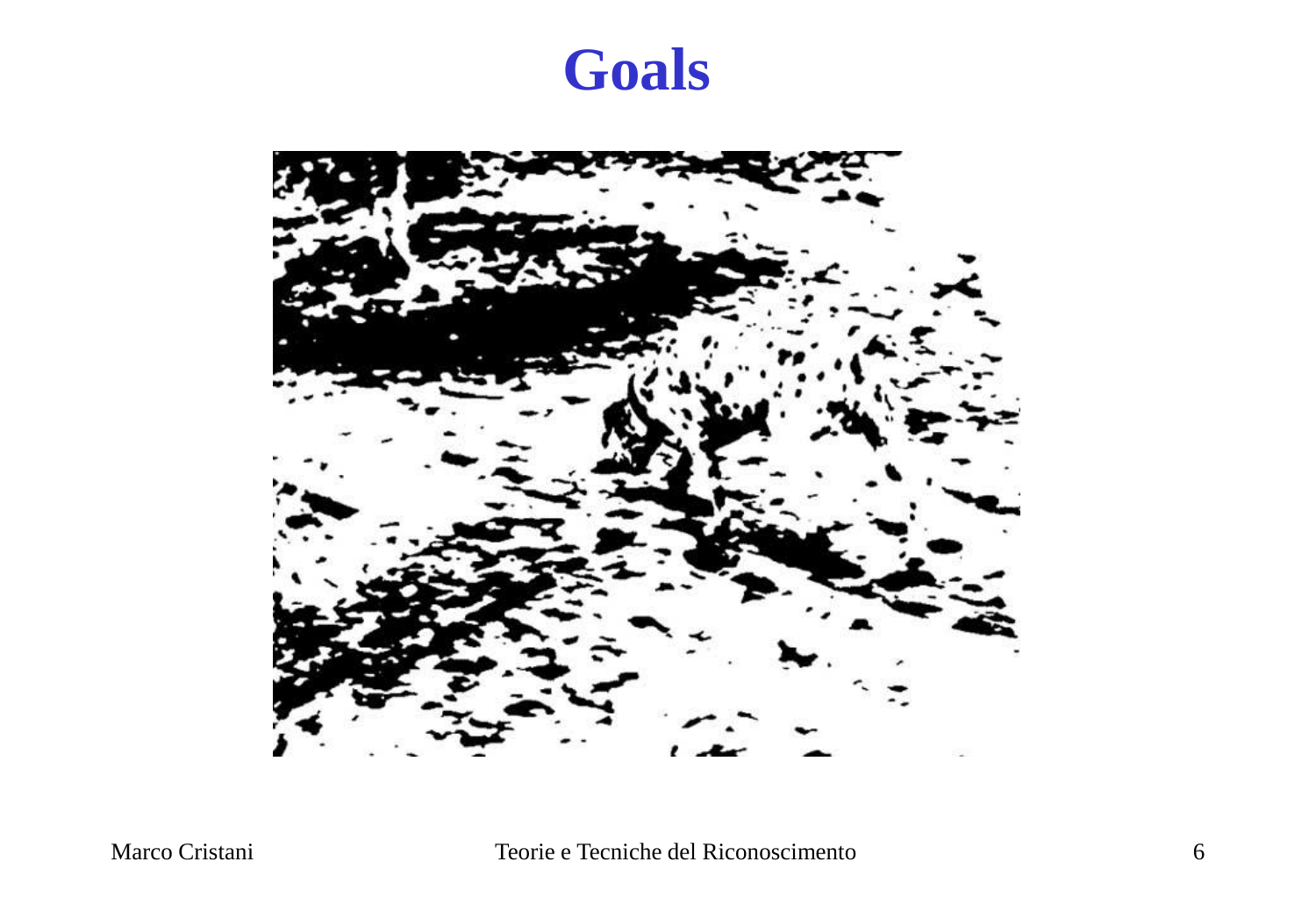#### **Course content**

*Statistical pattern recognition on heterogeneous data*

- Introduction
- Bayes decision theory
- Fisher Discriminant Analysis, Principal Component Analysis
- Linear and non linear classifiers
- Model learning (parameter estimation, non parametric models)
- Mixtures of Gaussians, EM